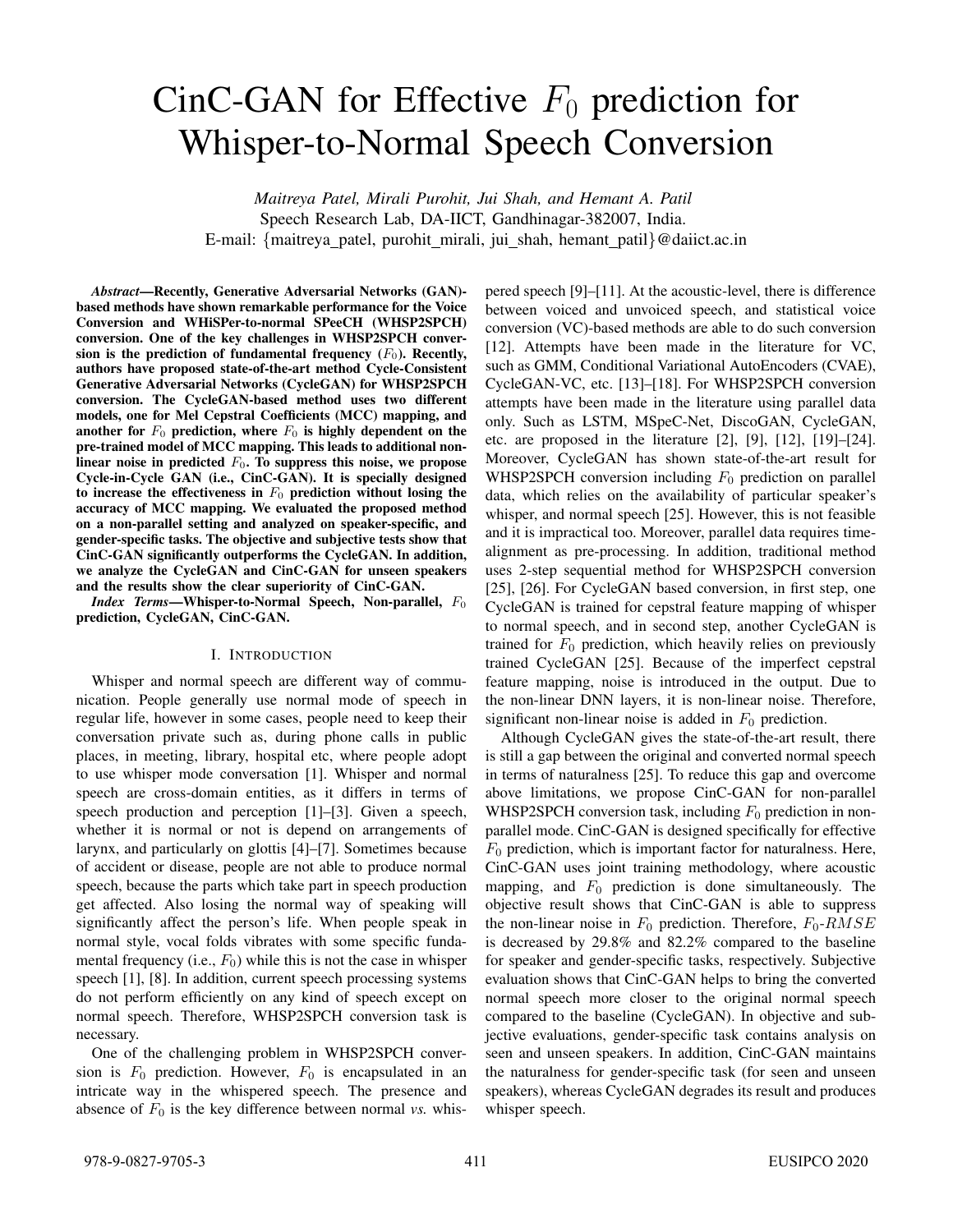### II. CONVENTIONAL CYCLE-GAN

Let  $x \in R^N$  and  $y \in R^N$  be the cepstral features of whisper  $(X)$ and normal  $(Y)$  speech, respectively, where N is the dimension of a feature vector. In CycleGAN, two generators are used,  $G_{X\to Y}$  and  $G_{Y\to X}$ , where  $G_{X\to Y}$  maps the cepstral features of X to Y, whereas mapping  $G_{Y\to X}$  does the opposite (i.e., Y to X). In addition, we have two discriminators  $D_X$  and  $D<sub>Y</sub>$ , whose role is to predict whether its input is from the distribution  $X$  and  $Y$  or not, respectively.



Fig. 1: Conventional CycleGAN. After [27].

In CycleGAN, there are three types of losses, cycleconsistent loss, adversarial loss, and identity loss, as described below.

Adversarial loss: To make converted normal speech indistinguishable from the original, we use adversarial loss. Here, we use least square error loss instead of traditional binary cross-entropy loss, which is defined as:

$$
\mathcal{L}_{adv}(G_{X \to Y}, D_Y) = \mathbb{E}_{y \sim P_Y(y)}[(D_Y(y) - 1)^2] + \mathbb{E}_{x \sim P_X(x)}[(D_Y(G_{X \to Y}(x)))^2].
$$
 (1)

Cycle-consistent loss: The main idea behind this loss is to map the distribution between original and reconstructed data. In addition, this loss tries to preserve contextual information across different speech. This loss allows us to do non-parallel WHSP2SPCH conversion. The loss is defined as:

$$
\mathcal{L}_{cyc}(G_{X \to Y}, G_{Y \to X})
$$
\n
$$
= \mathbb{E}_{x \sim P_X(x)}[\|G_{Y \to X}(G_{X \to Y}(x)) - x\|_1]
$$
\n
$$
+ \mathbb{E}_{y \sim P_Y(y)}[\|G_{X \to Y}(G_{Y \to X}(y)) - y\|_1].
$$
\n(2)

Identity-mapping loss: To encourage preservation of input linguistic content (as suggested in [27]), identity loss is used:

$$
\mathcal{L}_{id}(G_{X \to Y}, G_{Y \to X}) = \mathbb{E}_{x \sim P_X(x)}[\|G_{Y \to X}(x) - x\|_1] + \mathbb{E}_{y \sim P_Y(y)}[\|G_{X \to Y}(y) - y\|_1].
$$
 (3)

The total loss function is defined as:

$$
\mathcal{L}_{full} = \mathcal{L}_{adv}(G_{X \to Y}, D_Y) + \mathcal{L}_{adv}(G_{Y \to X}, D_X) + \lambda_{cyc} \mathcal{L}_{cyc}(G_{X \to Y}, G_{Y \to X}) + \lambda_{id} \mathcal{L}_{id}(G_{X \to Y}, G_{Y \to X}).
$$
\n(4)

Where the values of  $\lambda_{cyc}$  and  $\lambda_{id}$  are 10 and 5, respectively. Now, for  $F_0$  prediction, we train another CycleGAN architecture, where  $y' \epsilon R^N$  is the cepstral features of converted normal, which is extracted from previously trained CycleGAN for MCC mapping, and  $z \in R^1$  is the  $F_0$  of original normal speech.

## III. PROPOSED CINC-GAN

Problem formulation: The conventional formulation for WHSP2SPCH conversion is  $y' = f(x) + n$  for cepstral feature mapping, where x is whisper speech features,  $f$  is the mapping function, and n is the additive noise. Now, for  $F_0$  prediction, we formulate the problem as  $z = g(y') + n'$ , which implies that  $z = g(f(x) + n) + n'$ , where g is the mapping function, and  $n'$  another additive noise.

Given this problem, we observed that due to the use of two differently trained mapping functions, for  $F_0$  prediction, significant non-linear noise is being added. Hence, for effective  $F_0$  prediction and to suppress this noise, we need some sophisticated mapping function, which can be trained simultaneously, and somehow it can also directly rely on input instead of only  $f(x)$ .

Proposed solution: In this paper, we propose a different training method, namely, Cycle-in-Cycle GAN (CinC-GAN), which is an advanced version of CycleGAN, for WHSP2SPCH conversion. In CycleGAN, we use one model for acoustic feature mapping, and second for  $F_0$  prediction, where both of them are separately trained (i.e., sequential training). However, in CinC-GAN, we use inner cycle for acoustic feature mapping, and outer cycle for  $F_0$  prediction, where outer cycle relies on cepstral features of converted normal speech, and input whisper speech as well (i.e., joint training). This way, we are able to achieve our goal, and suppress the effect of extra noise.

In summary, we propose a Cycle-in-Cycle GAN as shown in Fig. 2. In this approach, we adopt two coupled CycleGANs to learn the mapping for  $X$  to  $Y$  and  $Y$  to  $Z$ , respectively. In addition, non-parallel dataset  $x \in X$ ,  $y \in Y$ , and  $z \in Z$  is used for training, where  $X$  and  $Y$  are set of cepstral features of whisper and normal speech, respectively, and  $Z$  is set of  $F_0$ extracted from the normal speech. Detailed description on feature extraction is given in Section IV.

## *A. Acoustic feature mapping*

The inner cycle in Fig. (2) maps cepstral features of whisper (X) to normal speech (Y). We use two generators,  $G_{X\to Y}$  and  $G_{Y\to X}$ , where  $G_{X\to Y}$  maps x to Y and  $G_{Y\to X}$  maps y to X. The discriminators  $D_X$  and  $D_Y$  confirms whether generated distribution is from  $X$  and  $Y$  or not, respectively. Here, we use adversarial loss, cycle-consistency loss, and identity loss. Adversarial loss is defined as:

$$
\mathcal{L}_{adv_1}(G_{X \to Y}, D_Y) = \mathbb{E}_{y \sim P_Y(y)} [(D_Y(y) - 1)^2] + \mathbb{E}_{x \sim P_X(x)} [(D_Y(G_{X \to Y}(x)))^2].
$$
 (5)

To map the two different distributions (i.e., normal and whisper speech), we add generator  $G_{Y\rightarrow X}$  to map normalto-whisper speech features. In addition, we use discriminator,  $D<sub>X</sub>$  to distinguish between real and generated whisper speech. Therefore, we also use single cycle-consistency loss: i.e.,

$$
\mathcal{L}_{cyc_1}(G_{X\to Y}) = \mathbb{E}_{x \sim P_X(x)}[\|G_{Y\to X}(G_{X\to Y}(x)) - x\|_1].
$$
\n(6)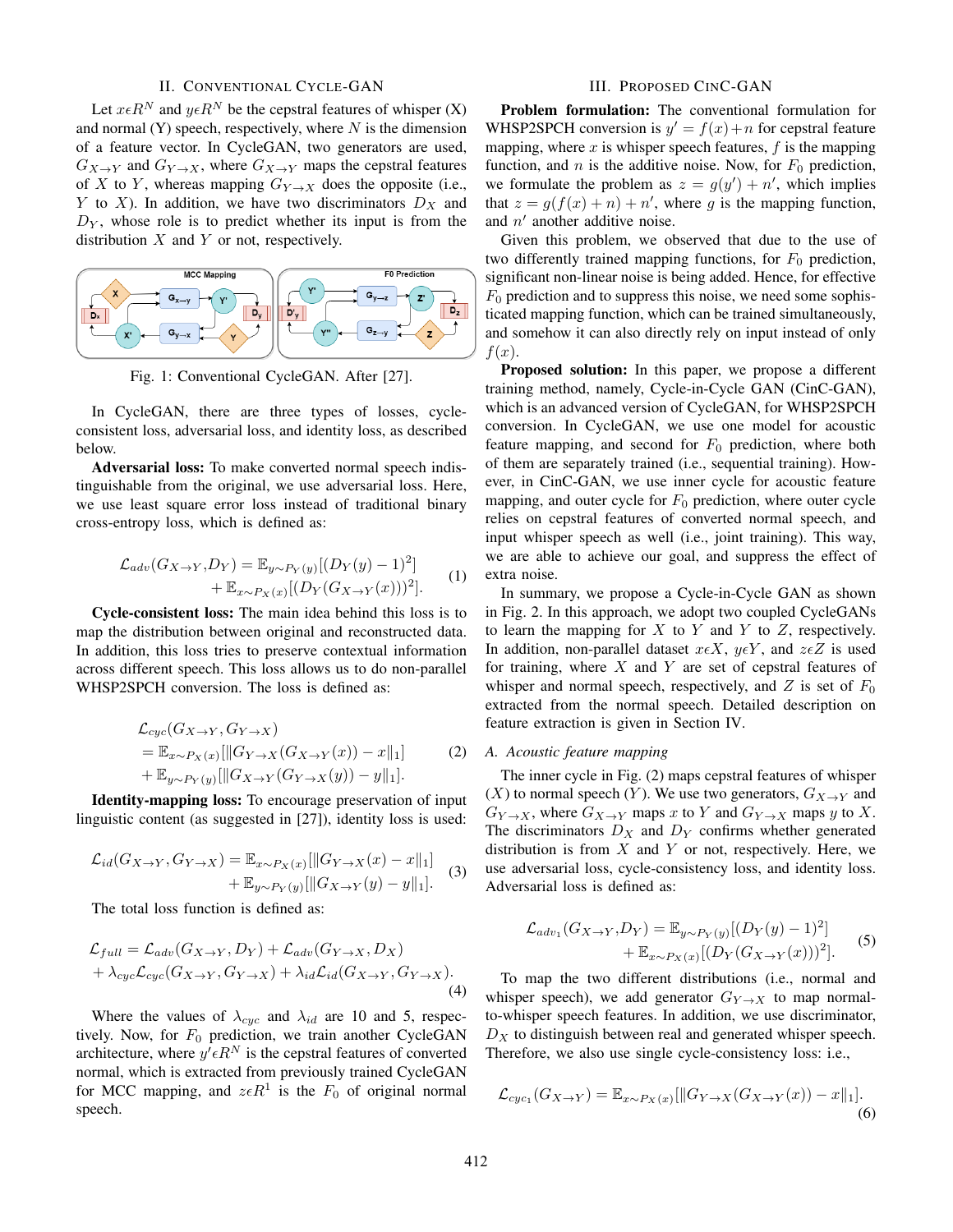In addition, we use identity loss to preserve the linguistic content, i.e.,

$$
\mathcal{L}_{id_1}(G_{X \to Y}, G_{Y \to X}) = \mathbb{E}_{x \sim P_X(x)}[\|G_{Y \to X}(x) - x\|_1] + \mathbb{E}_{y \sim P_Y(y)}[\|G_{X \to Y}(y) - y\|_1].
$$
 (7)

#### *B.* F<sup>0</sup> *Prediction*

After mapping the cepstral features of whisper-to-normal speech, we focus on  $F_0$  prediction task. Previous methods tries to predict  $F_0$  from the cepstral features of converted normal speech using CycleGAN, which is trained separately (i.e., sequential training). However, in this paper, we propose to predict  $F_0$  from the cepstral features of converted normal speech simultaneously via joint training.

We use the generator  $G_{Y\to Z}$  to predict  $F_0$  from the converted normal speech  $(G_{X\to Y}(x))$  and  $G_{Z\to X}$  is used to map the predicted  $F_0$  to whisper speech instead of normal speech. This way, we are able to remove the non-linear noise by including the effect of original whisper speech and joint training methodology. In addition, we use discriminator  $D_Z$ to make generated  $F_0$  just like original  $F_0$ . However, to add the effect of whisper speech, we used fourth generator to generate whisper speech features from the predicted  $F_0$  instead to converted normal speech features. Here, we adapt only two losses, adversarial loss, and cycle-consistency loss, i.e.,

$$
\mathcal{L}_{adv_2}(G_{Y \to Z}, D_Z) = \mathbb{E}_{z \sim P_Z(z)}[(D_z(z) - 1)^2] + \mathbb{E}_{y \sim P_Y(y)}[(D_Z(G_{Y \to Z}(y)))^2].
$$
 (8)

$$
\mathcal{L}_{cyc_2}(G_{Y\to Z})
$$
  
=  $\mathbb{E}_{y\sim P_Y(y)}[\|G_{Z\to Y}(G_{Y\to Z}(y)) - y\|_1].$  (9)

Moreover, we add combine loss through a third discriminator  $D_X$ . This discriminator confirms the output of two generators  $(G_{Y\to X}, G_{Z\to X})$  is from original distribution of X or not. This way both (inner and outer) cycles stay connected with common measure of reconstruction.

$$
\mathcal{L}_{adv_3}(G_{Y\to X}, G_{Z\to X})
$$
\n
$$
= \mathbb{E}_{x \sim P_X(x)}[(D_X(x) - 1)^2]
$$
\n
$$
+ \mathbb{E}_{y \sim P_Y(y)}[(D_X(G_{Y\to X}(G_{X\to Y}(x))))^2]
$$
\n
$$
+ \mathbb{E}_{z \sim P_Z(z)}[(D_X(G_{Z\to X}(G_{Y\to Z}(G_{X\to Y}(x))))^2].
$$
\n(10)

## *C. Overall Objective of the Proposed Method*

In summary, we train both the cycles simultaneously. And we optimize all the generators, and discriminators according to the following rules:

$$
\mathcal{L}_{full} = \mathcal{L}_{adv_1} + \lambda_1 * \mathcal{L}_{cyc_1} + \lambda_2 * \mathcal{L}_{id_1} +
$$
  

$$
\lambda_3 * \mathcal{L}_{adv_2} + \lambda_4 * \mathcal{L}_{cyc_2} + \lambda_5 * \mathcal{L}_{adv_3},
$$
 (11)

where  $\lambda_1$ ,  $\lambda_2$ ,  $\lambda_3$ ,  $\lambda_4$ , and  $\lambda_5$  are the hyperparameters associated with different loss functions. These parameters defines relative importance of each losses w.r.t. the other



Fig. 2: Proposed Cycle-in-Cycle GAN. After [28].

losses. Here,  $\lambda_1 = 10$ ,  $\lambda_2 = 5$ ,  $\lambda_3 = 10$ ,  $\lambda_4 = 1$ , and  $\lambda_5 = 1$ are used *empirically* in all of our experiments (because this choice of hyperparameters shows stable and accurate training). And these hyperparameter values work for any conversion pairs.

## IV. EXPERIMENTAL RESULTS

## *A. Dataset and Feature Extraction*

In WHSP2SPCH conversion, we have used Whispered TIMIT (wTIMIT) database [29]. In both the approaches, i.e., speaker-specific and gender-specific, we have done nonparallel training. We have done speaker-specific task on four different speakers, specifically two female and two male speakers. Particularly, for each speaker, 34 minutes of training data and 2.32 minutes of testing data was used. In each genderspecific task, we have used four speakers, and particularly, in each training, 136 minutes of training data was used. In gender-specific task, we test it on four seen and two unseen speakers, and test data for each speaker is 13.92 minutes. We extract the  $F_0$  and MCC (Mel Cepstral Coefficient) features from whisper and normal speech using AHOCODER [30]. In feature extraction, we have used 25 ms window size, and 5 ms frame shift [30].

#### *B. Architecture Details*

Generators  $G_{X\to Y}$ ,  $G_{Y\to X}$  and  $G_{Y\to Z}$  follow the same configuration, for both the architectures. In  $G_{X\rightarrow Y}$  and  $G_{Y\to X}$ , contain 40, 512, and 40 neurons in input layer, hidden layers, and output layer, respectively. Generator  $G_{Y\rightarrow Z}$ contains 40, 512, and 1 neurons in input layer, hidden layers and output layer, respectively.  $G_{Z\rightarrow Y}$  has the 1, 512, and 40 neurons in input layer, hidden layers, and output layer, respectively. All layers are followed by Rectified Linear Unit (ReLU) activation function. All discriminators follow the same configuration for both the architecture.  $D_X$ ,  $D_Y$ , and  $D'_Y$  have the 40, 512, and 1 neurons in the input layer, hidden layers, and output layer, respectively.  $D_Z$  has the 1, 512, and 1 neurons in the input layer, hidden layers, and output layer, respectively. In all discriminators, input layer and all hidden layers are followed by *ReLU* activation function and output layer followed by *sigmoid* activation function. Both the architectures are trained for 100 epochs,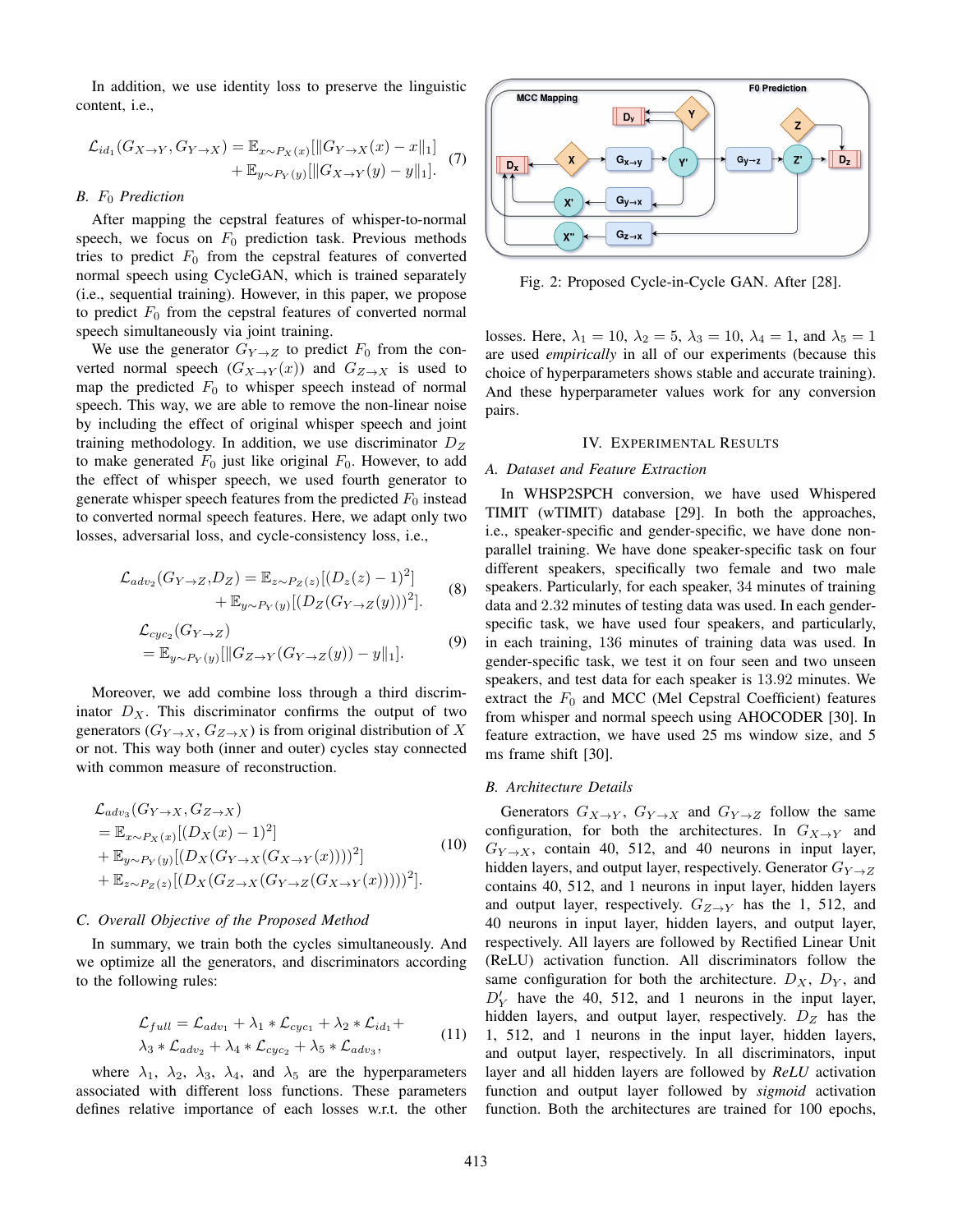TABLE I: MCD analysis of the different WHSP2SPCH systems for speaker-specific task. Here, % in the bracket indicates the relative reduction in the MCD w.r.t the baseline

| <b>Speaker</b>             | F1        | M1          | F2         | M <sub>2</sub> |
|----------------------------|-----------|-------------|------------|----------------|
| Method                     | (US 102)  | (US 103)    | (US 104)   | (US 106)       |
| <b>CycleGAN</b> (Baseline) | 6.76      | 6.36        | 6.1        | 5.97           |
| CinC-GAN                   | 6.73      | 6.42        | 6.11       | 5.86           |
|                            | $(0.4\%)$ | $(-0.94\%)$ | $(-0.1\%)$ | (2%)           |

TABLE II: MCD analysis of the different WHSP2SPCH systems for gender-specific task. Here, % in the bracket indicates the relative reduction in the MCD w.r.t the baseline

| <b>Speaker</b><br>Method   | <b>F-Seen</b>      | M-Seen              | <b>F-Unseen</b>    | <b>M-Unseen</b>   |
|----------------------------|--------------------|---------------------|--------------------|-------------------|
| <b>CycleGAN</b> (Baseline) | 6.69               | 6.28                | 6.77               | 6.83              |
| $CinC-GAN$                 | 6.66<br>$(0.45\%)$ | 6.29<br>$(-0.16\%)$ | 6.92<br>$(-2.2\%)$ | 6.9<br>$(-1.0\%)$ |

and learning rate was set to 0.0001. Source code is provided at https://github.com/Maitreyapatel/speech-conversionbetween-different-modalities.

#### *C. Objective Evaluation*

We have applied Mel Cepstral Distortion (MCD), and Root Mean Square Error (RMSE) of  $log(F_0)$ -based objective measures to analyze the effectiveness of the WHSP2SPCH conversion systems [31]. MCD is the distance between the converted and the reference cepstral features, a system that is having lesser MCD is considered as a better system. Lesser the RMSE of  $log(F_0)$ , better the system is.

The effectiveness of CinC-GAN can be clearly seen for the WHSP2SPCH conversion system in objective results. Analysis of both the architectures is done using 2 different approaches 1) speaker-specific in which is model is trained an tested only on single speaker and 2) gender-specific in which model is trained for specific number of speakers and tested on seen as well as out of the box speaker (unseen speaker). As shown in Table I, it can be observed that CinC-GAN performs comparatively to CycleGAN in terms of MCD. However, CinC-GAN outperforms CycleGAN in terms of RMSE  $log(F_0)$  for all the speakers (as shown in Table III). CinC-GAN gets on an average 29.8% relative reduction in case of speaker-specific, compared to the CycleGAN in  $F_0$ - $RMSE$ . Moreover, Table V shows the Kullback-Leibler Divergence (KLD) and Jensen-Shannon Divergence (JSD) between predicted  $F_0$  and original  $F_0$  for speaker-specific task. Here, we can observed that CinC-GAN outperforms CycleGAN. Therefore, this analysis further strengthens our results.

TABLE V: Results of KL-JSD for Speaker-specific task.

| <b>Method</b><br><b>Speaker</b> |      | CinC-GAN   |       | <b>CycleGAN</b>   |  |
|---------------------------------|------|------------|-------|-------------------|--|
|                                 | КL   | <b>JSD</b> | КL    | <b>JSD</b>        |  |
| <b>US 102</b>                   | 5.11 | 4.95       | 29.23 | 4.76              |  |
| <b>US 103</b>                   | 5.27 | 5.83       | 0.03  | 7.22              |  |
| <b>US 104</b>                   | 7.29 | 4.46       | 20.94 | 7.74              |  |
| <b>US 106</b>                   | 2.37 | 3.59       | 4.85  | $\overline{1.27}$ |  |
| Average                         | 7.51 | 4.71       | 13.76 | 5.25              |  |

TABLE III: RMSE-based objective analysis of  $log(F_0)$  for speaker-specific task. Here, % in the bracket indicates a relative reduction in the RMSE w.r.t the baseline

| <b>Speaker</b>             | F1         | M1         | F2         | M <sub>2</sub> |
|----------------------------|------------|------------|------------|----------------|
| Method                     | (US 102)   | (US 103)   | (US 104)   | (US 106)       |
| <b>CycleGAN</b> (Baseline) | 7.19       | 5.7        | 3.88       | 6.49           |
| CinC-GAN                   | 5.65       | 4.6        | 2.77       | 3.25           |
|                            | $(21.4\%)$ | $(19.3\%)$ | $(28.5\%)$ | $(49.9\%)$     |

TABLE IV: RMSE-based objective analysis of  $log(F_0)$  for gender-specific task. Here, % in the bracket indicates a relative reduction in the RMSE w.r.t the baseline

| <b>Speaker</b><br>Method | <b>F-Seen</b>      | M-Seen             | <b>F-Unseen</b>    | <b>M-Unseen</b>   |
|--------------------------|--------------------|--------------------|--------------------|-------------------|
| CycleGAN (Baseline)      | 18.2               | 38.9               | 25.6               | 28.3              |
| CinC-GAN                 | 6.81<br>$(62.3\%)$ | 3.16<br>$(91.9\%)$ | 3.14<br>$(87.7\%)$ | 3.8<br>$(86.6\%)$ |

We further extend our experiment, and perform objective evaluation for gender-specific task. For this, we trained two CinC-GAN, first on 4 female speakers, and second on 4 male speakers. We tested both of them on seen speaker and unseen utterances, and unseen speaker, as well. As shown in Table II, in terms of MCD, CycleGAN and CinC-GAN performs similarly. However, in terms of  $F_0$ - $RMSE$  CinC-GAN outperforms CycleGAN by on an average 82.1%, as shown in Table IV. We observed that the CycleGAN is not able to predict  $F_0$  effectively on combined dataset, whereas CinC-GAN works quite efficiently in every scenarios even on unseen speaker and unseen utterances.

#### *D. Subjective Evaluation*



Fig. 3: MOS score analysis for speaker-specific and genderspecific task (i.e., seen-unseen) with 95% confidence interval.

For subjective test analysis, Mean Opinion Score (MOS) has been taken to measure the naturalness of the converted speech. Total 28 subjects (7 females and 21 males between 18 to 30 years of age and with no known hearing impairments) took part in the subjective test. Here, we randomly played utterances from both the systems. In the MOS test, subjects were asked to rate the played utterances on the scale of 1-5, where 1 indicates completely whisper speech, and 5 means completely converted in normal speech. We can observe that the CinC-GAN has